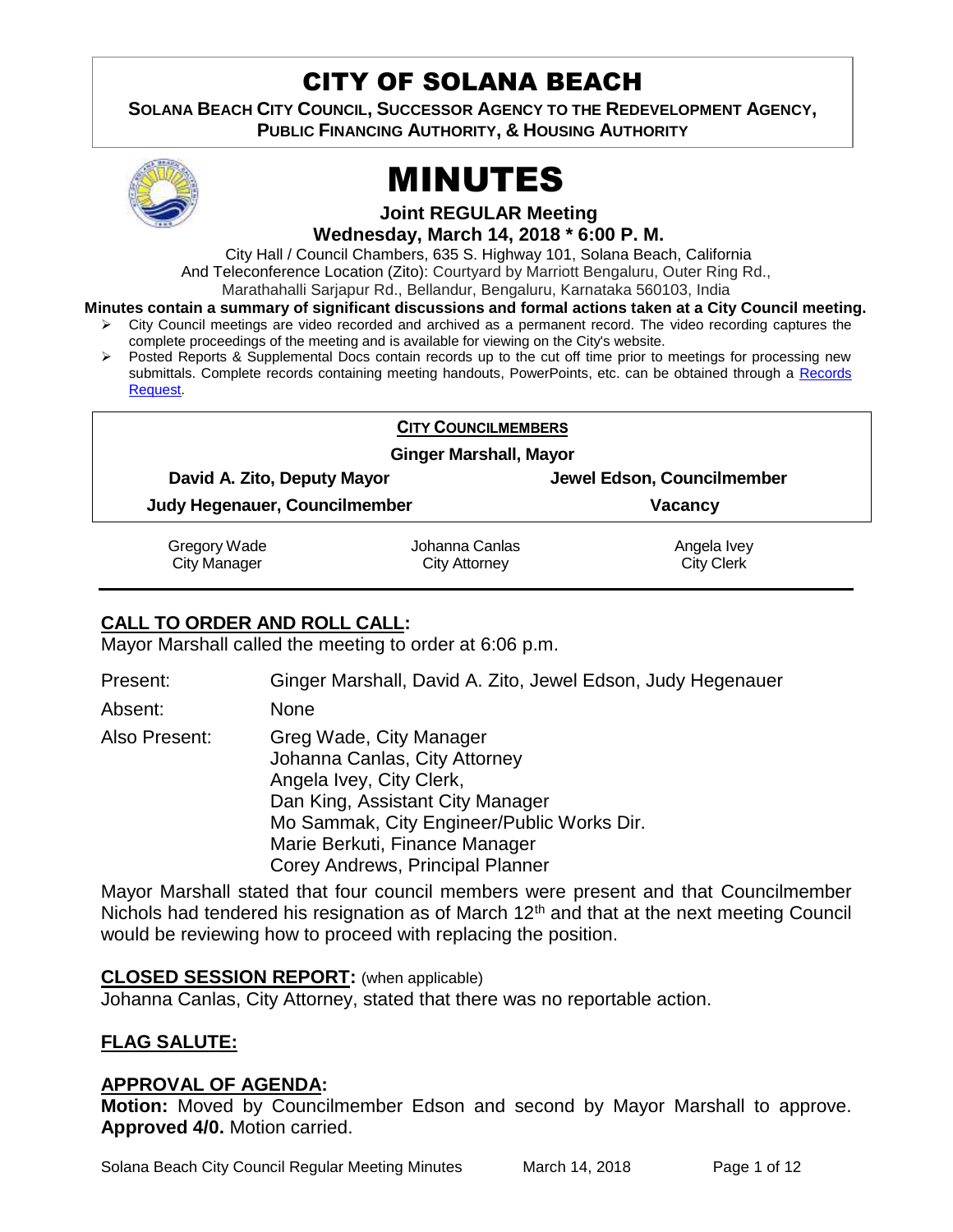#### **ORAL COMMUNICATIONS:**

This portion of the agenda provides an opportunity for members of the public to address the City Council on items relating to City business and not appearing on today's agenda by submitting a speaker slip (located on the back table) to the City Clerk. Comments relating to items on this evening's agenda are taken at the time the items are heard. Pursuant to the Brown Act, no action shall be taken by the City Council on public comment items. Council may refer items to the City Manager for placement on a future agenda. The maximum time allotted for each presentation is THREE MINUTES (SBMC 2.04.190). Please be aware of the timer light on the Council Dais.

Jill Cooper asked Council to pass a resolution promoting common sense gun safety in the community, urged the Council to call on elected officials to pass federal legislation to promote gun safety, support strict background checks and waiting periods, and to repeal the conceal and carry reciprocity bill.

Latha Sundar said that preventing violence in society was more important than Second Amendment rights.

Simone MacLellen said she was with NeverAgainCA.org, a grass roots organization to end gun violence through legislation, education and activism, and asked Council to write to the US House of Representatives about the concealed carry reciprocity bill, and adopt a resolution opposing U.S. House Bill 38 and U.S. Senate Bill 446.

Cindi Clemons asked Council to adopt a resolution in opposition to U.S. Senate Bill 446 to protect California's gun control laws, that law enforcement agencies across the country had opposed the bill, including former San Diego City Police Chief, and that the City of San Diego and the San Diego Unified School District have drafted resolutions opposing the bill, and said her heart goes out to the victims of the mass shooting in Florida. Said that thoughts and prayers are not enough and that we're called to action and now is the time.

Sharon Rosen Leib said she is a former Deputy Attorney General of California and worked at the department of justice when she was seven months pregnant and a weapon was slipped to her on the floor when a co-worker was getting a drink of water, stating that he said he had a conceal and carry permit and that the safety was on, and that she is asking Council to take a firm stand against conceal and carry reciprocity for personal safety and the safety of our children.

Dave Clemons said California has been a leader in common sense gun control reform and our laws are some of the strongest nationwide, asked Council to draft a resolution opposing conceal and carry reciprocity, said that US Senate Bill 446 calls for laws that would circumvent California's tight laws in exchange for privileges between states, stated that California currently requires a permit from a local law enforcement agency to carry a concealed gun, applicants must have completed a course and have a valid reason to carry a concealed gun, and asked elected officials to please stand up and preserve the progress that has been made on this issue before more lives are lost.

Kelly Harless asked Council to add a voice to reasonable gun laws in California and nationwide and to oppose the conceal and carry resolution. She said that she has a 14 year-old daughter and two other children and that on February 15 for the first time, one of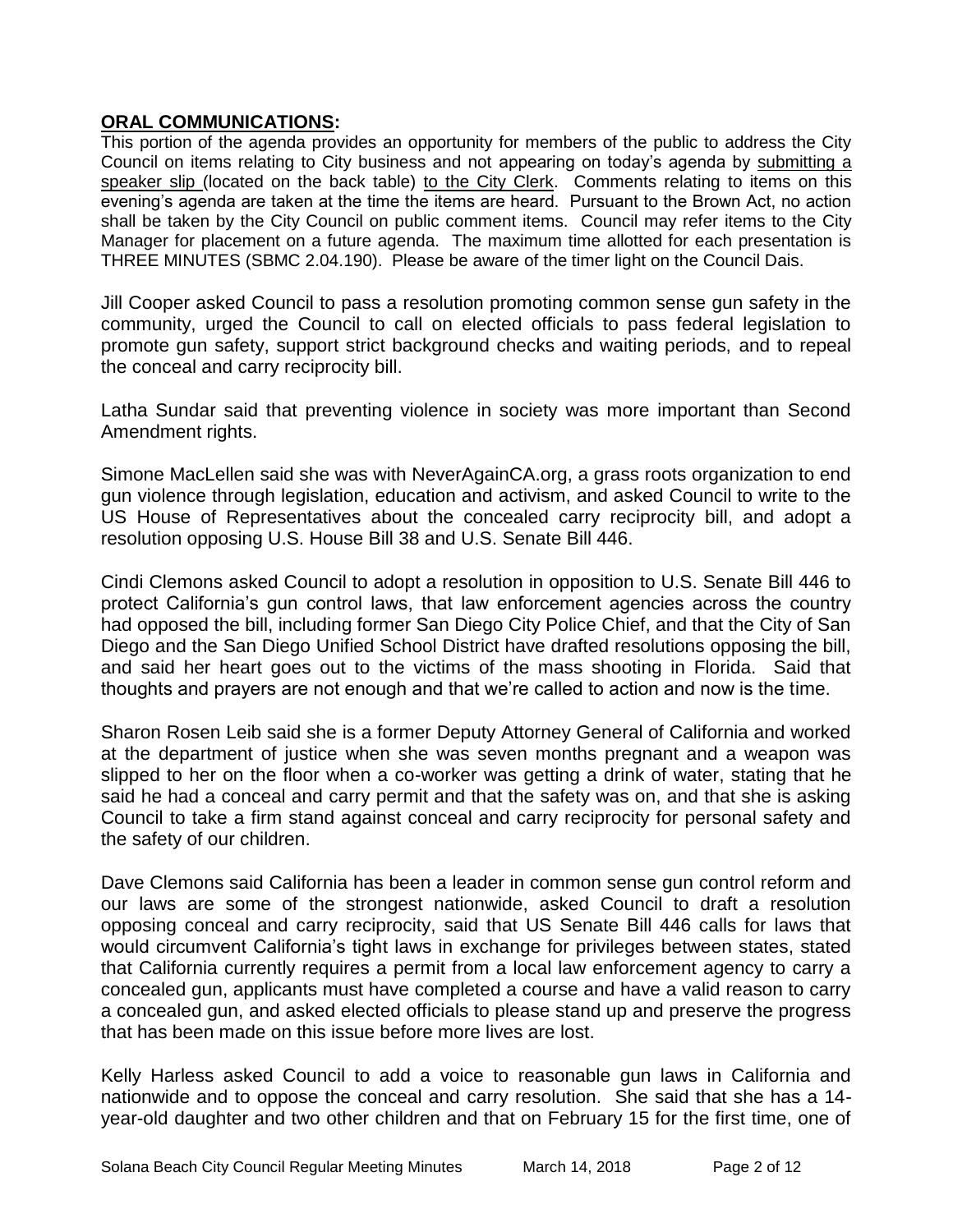her children told her she was too scared to go to school and a week later told her that she developed a safety plan—where to run before school, during class and after school. She said a loud sound occurred on campus a week later and caused a panic, and everybody thought it was a gun. She said she wants to stop the gun show at the Del Mar Fairgrounds from occurring every year and said that she does not want children attending gun shows and the glorification of weapons without reasonable gun laws.

Dave Rolland gave an update on California Senator Tony Atkins, that she will be sworn in on March 21<sup>st</sup> as the 48<sup>th</sup> President Pro Temp, she is making history as the first woman to hold that position and the first president pro temp from San Diego County in nearly 40 years, said that the bills she is carrying have a theme of breaking down arbitrary barriers, that bill SB945 removes a barrier blocking underinsured women with breast or cervical cancer from treatment, said that SB 1005 makes sure survivors of domestic violence don't have to choose between a safe home and a beloved pet, said that SB1086 ensures access to certain death benefits for families of public safety officers who died from certain job related illnesses, said that SB 1125 removes barriers blocking access to mental health treatment at community centers, and that currently health care centers can't bill Medicare for mental health treatment if it happens on the same day as another visit, said that SB970 requires hotels to train employees to spot the signs of human trafficking, said that SB1367 gives the San Diego River Conservancy authority to provide assistance to non-profit groups or local governments to enhance local rivers, and lastly, said that the California Competes Tax Credit Application ends March 26 and that if someone has a company and wants to expand to go online and apply and that San Diego usually does very well.

Mary Yang added support to the previous speakers on gun control, said that she is here to bring to attention the issue of straws and disposable plastics, said that this week there is the 6<sup>th</sup> international marine debris conference in San Diego and that one of the topics to discuss is plastic pollution, said that studies show plastics will outweigh fish pound for pound in the ocean by 2050, that some plastics concentrate toxins, that only 9% of world plastics are recycled and much of it ends in our oceans and waterways, that straws are the 4<sup>th</sup> most common form of plastic pollution in the U.S., that we use on average 1.6 straws per person per day and in Solana Beach this equates close to 22,000 straws per day, that other cities throughout the U.S. have passed ordinances requiring restaurants to provide straws on request only, that other cities have banned not only straws, but plastic utensils and stirrers altogether, and she asked Council to explore restrictions on all single-use disposable plastics, and thanked Council for launching the County's first Community Choice Aggregation and commended City Staff and consultants for their hard work and efforts.

Councilmember Edson supported the speakers tonight and asked Staff put discussion of gun issue on a future agenda, and that Staff research the plastic pollution issue as well.

Councilmember Zito thanked everyone for coming out tonight and asked Staff to bring back the conceal and carry reciprocity and consider and resolution in opposition, will be have a work plan meeting to discuss the plastics pollution.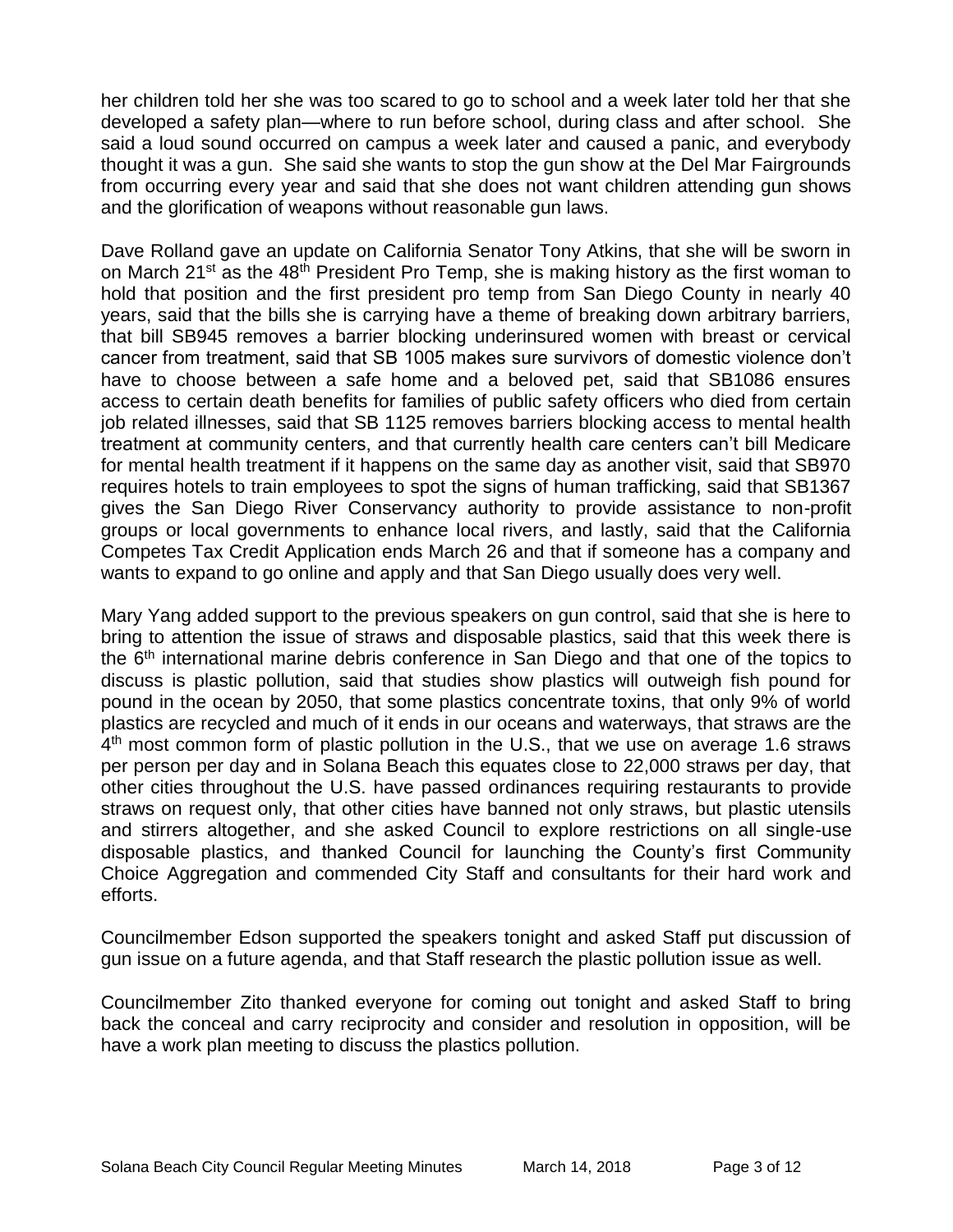Councilmember Hegenauer said she chairs the School Relations Committee and this week discussed evacuation plans for the various school districts in the area and they have a good plan and she was grateful to the Florida students for being the adults that they were.

Mayor Marshall said she knows this is a raw topic regarding the gun show and said there will be an area for people to protest this weekend, that there will be a place for people to protest in a specified area to exercise their freedom of speech.

#### **COUNCIL COMMUNITY ANNOUNCEMENTS / COMMENTARY:**

*An opportunity for City Council to make brief announcements or report on their activities. These items are not agendized for official City business with no action or substantive discussion.* 

## **A. CONSENT CALENDAR:** (Action Items) (A.1. - A.4.)

Items listed on the Consent Calendar are to be acted in a single action of the City Council unless pulled for discussion. Any member of the public may address the City Council on an item of concern by submitting to the City Clerk a speaker slip (located on the back table) before the Consent Calendar is addressed. Those items removed from the Consent Calendar by a member of the Council will be trailed to the end of the agenda, while Consent Calendar items removed by the public will be discussed immediately after approval of the Consent Calendar.

#### **A.1. Register Of Demands.** (File 0300-30)

#### Recommendation: That the City Council

#### 1. Ratify the list of demands for February 10-23, 2018.

#### [Item A.1. Report \(click here\)](https://solanabeach.govoffice3.com/vertical/Sites/%7B840804C2-F869-4904-9AE3-720581350CE7%7D/uploads/Item_A.1._Report_(click_here)_-_3-14-18.PDF)

*Posted Reports & Supplemental Docs contain records up to the cut off time, prior to the start of the meeting, for processing new submittals. The final official record containing handouts, PowerPoints, etc. can be obtained through a Records Request to the City Clerk's Office.* **Motion:** Moved by Councilmember Edson and second by Mayor Marshall to approve. **Approved 4/0.** Motion carried.

#### **A.2. General Fund Adopted Budget for Fiscal Year 2017-2018 Changes.** (File 0330-30)

Recommendation: That the City Council

1. Receive the report listing changes made to the Fiscal Year 2017-2018 General Fund Adopted Budget.

[Item A.2. Report \(click here\)](https://solanabeach.govoffice3.com/vertical/Sites/%7B840804C2-F869-4904-9AE3-720581350CE7%7D/uploads/Item_A.2._Report_(click_here)_-_3-14-18.PDF)

*Posted Reports & Supplemental Docs contain records up to the cut off time, prior to the start of the meeting, for processing new submittals. The final official record containing handouts, PowerPoints, etc. can be obtained through a Records Request to the City Clerk's Office.* **Motion:** Moved by Councilmember Edson and second by Mayor Marshall to approve. **Approved 4/0.** Motion carried.

#### **A.3. Stormwater Program Management Services.** (File 0850-40)

Staff recommends the City Council:

1. Adopt **Resolution 2018-023** authorizing the City Manager to amend the Professional Services Agreement with Mikhail Ogawa Engineering for Stormwater Program Management Services to increase the total cost of the agreement by \$22,000 for an amount not exceed \$107,000.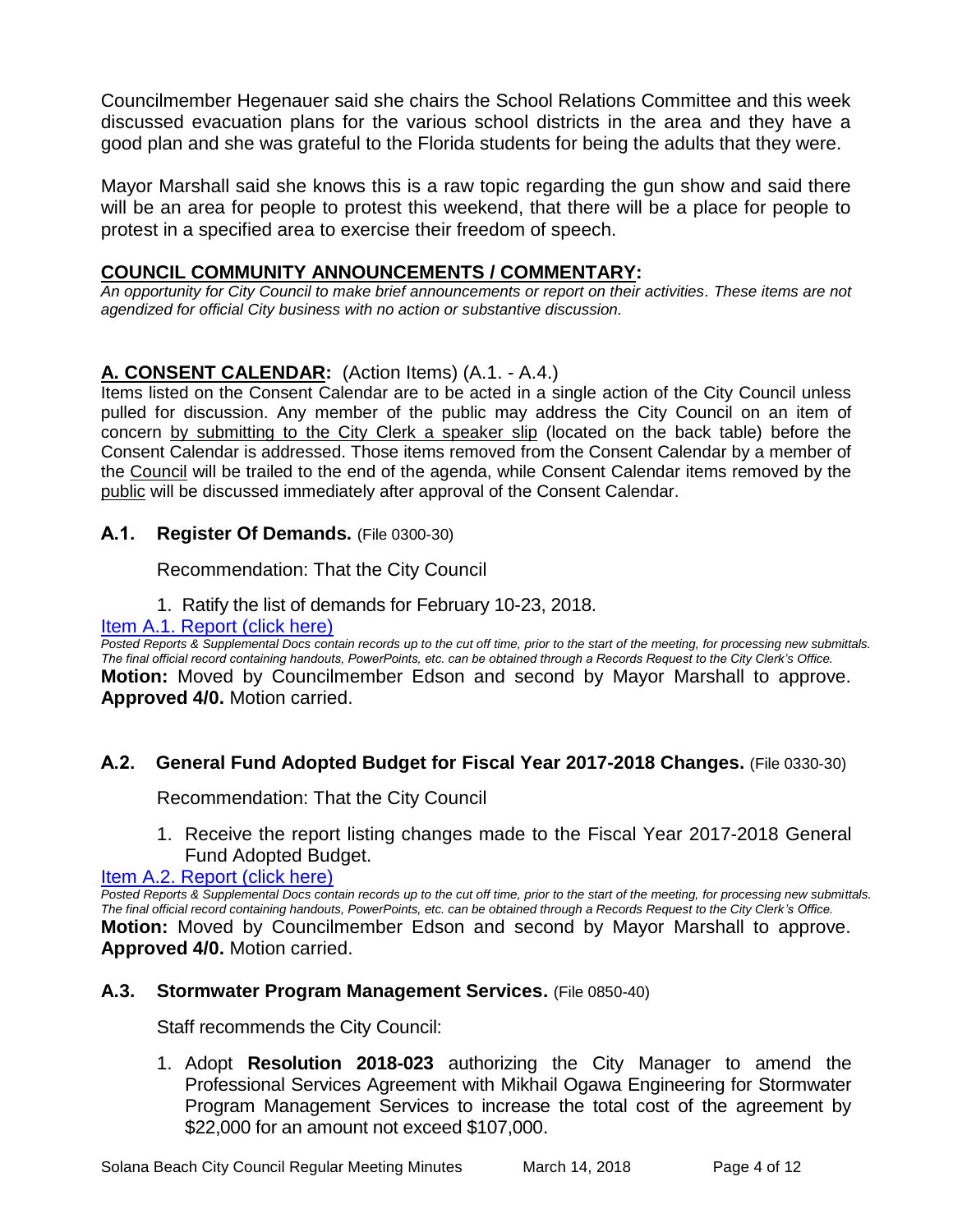#### [Item A.3. Report \(click here\)](https://solanabeach.govoffice3.com/vertical/Sites/%7B840804C2-F869-4904-9AE3-720581350CE7%7D/uploads/Item_A.3._Report_(click_here)_-_3-14-18.PDF)

**Posted Reports & Supplemental Docs contain records up to the cut off time, prior to the start of the meeting, for processing new submittals.** *The final official record containing handouts, PowerPoints, etc. can be obtained through a Records Request to the City Clerk's Office.* **Motion:** Moved by Councilmember Edson and second by Mayor Marshall to approve. **Approved 4/0.** Motion carried.

#### **A.4. Replacement Vehicle for the Marine Safety Department.** (File 0370-26)

Recommendation: That the City Council

#### 1. Approve **Resolution 2018-012**:

- a. Authorizing the purchase of a replacement vehicle for the Marine Safety Department.
- b. Authorizing appropriations of \$7,650 from the Asset Replacement Reserve Fund to the Asset Replacement-Marine Safety Vehicle Expenditure account.
- c. Authorizing the City Treasurer to amend the FY 2017/2018 Adopted Budget accordingly.

#### [Item A.4. Report \(click here\)](https://solanabeach.govoffice3.com/vertical/Sites/%7B840804C2-F869-4904-9AE3-720581350CE7%7D/uploads/Item_A.4._Report_(click_here)_-_3-14-18.PDF)

*Posted Reports & Supplemental Docs contain records up to the cut off time, prior to the start of the meeting, for processing new submittals. The final official record containing handouts, PowerPoints, etc. can be obtained through a Records Request to the City Clerk's Office.* **Motion:** Moved by Councilmember Edson and second by Mayor Marshall to approve. **Approved 4/0.** Motion carried.

#### **B. PUBLIC HEARINGS:** (B.1. – B.4.)

This portion of the agenda provides citizens an opportunity to express their views on a specific issue as required by law after proper noticing by submitting a speaker slip (located on the back table) to the City Clerk. After considering all of the evidence, including written materials and oral testimony, the City Council must make a decision supported by findings and the findings must be supported by substantial evidence in the record. An applicant or designees for a private development/business project, for which the public hearing is being held, is allotted a total of fifteen minutes to speak, as per SBMC 2.04.210. A portion of the fifteen minutes may be saved to respond to those who speak in opposition. All other speakers have three minutes each. Please be aware of the timer light on the Council Dais.

#### **B.1. Public Hearing: Establishing Solana Energy Alliance.** (File 1010-40)

Recommendation: That the City Council

- 1. Conduct the Public Hearing: Open the Public Hearing, Report Council Disclosures, Receive Public Testimony, and Close the Public Hearing.
- 2. Adopt **Resolution 2018-027** establishing the rate schedule for Solana Energy Alliance
- 3. Adopt **Resolution 2018-028**:
	- o Approving the Energy Risk Management Policy
	- o Approving the Privacy and Confidentiality policies
- 4. Adopt **Resolution 2018-029** authorizing the City Manager to execute the amendment to Task Order 2 Section 2.1 of Agreement with The Energy Authority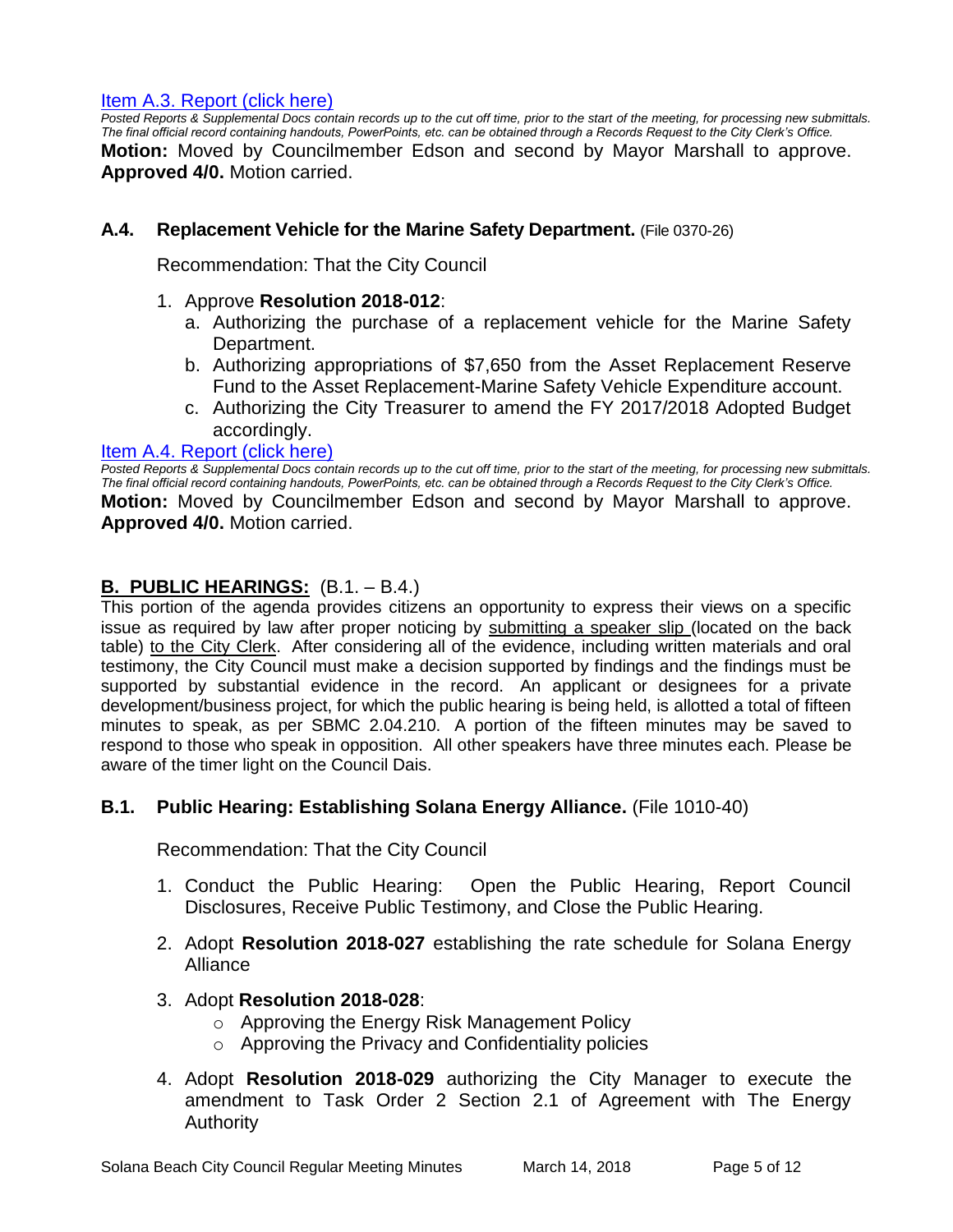- 5. Approve Selection of River City Bank as banking institution and authorize the City Manager to execute all documents
- 6. Adopt **Resolution 2018-032** authorizing the City Manager to execute the amendment to the Master Professional Services Agreement with Calpine Energy **Solutions**

## [Item B.1. Report \(click here\)](https://solanabeach.govoffice3.com/vertical/Sites/%7B840804C2-F869-4904-9AE3-720581350CE7%7D/uploads/Item_B.1._Report_(click_here)_-_3-14-18.PDF)

#### [B.1. Updated Report #1](https://solanabeach.govoffice3.com/vertical/Sites/%7B840804C2-F869-4904-9AE3-720581350CE7%7D/uploads/B.1._Updated_Report_1_-_03-14-18.pdf)

*Posted Reports & Supplemental Docs contain records up to the cut off time, prior to the start of the meeting, for processing new submittals. The final official record containing handouts, PowerPoints, etc. can be obtained through a Records Request to the City Clerk's Office.*

Greg Wade, City Manager, introduced the item.

Dan King, Assistant City Manager, presented a PowerPoint (on file)

Mayor Marshall opened public hearing.

Council disclosures.

Council and Staff discussed the credit rating, River City Bank was not traded on the open market so they have a corresponding bank as a backup, public notification via mail to opt-out and a joint rate comparison for information, and the proforma numbers of anticipated reserves.

**Motion:** Moved by Councilmember Edson and second by Councilmember Hegenauer to close the public hearing. **Approved 4/0.** Motion carried.

Mayor Marshall said that she felt the same as before, that she had solar panels, a hybrid vehicle, that she thought clean energy was great, that she had never heard of River City Bank, that she felt there were many risks that were not known, unsure of how many people would participate, that she would be more comfortable shouldering overhead and costs with other cities and that the door would be kept open for that.

Council discussed support, that it contributed to the goal of providing competitive and cheaper rates and provide a higher percentage of renewable energy than IOUs, that Staff had conducted ongoing research since 2011, if the City had waited it would have been delayed with what the CPUC (California Public Utilities Commission) had recently put in place.

**Motion:** Moved by Deputy Mayor Zito and second by Councilmember Hegenauer to approve. **Approved 3/1** (Noes: Marshall). Motion carried.

#### **B.2. Public Hearing: 520 Pacific Avenue, Applicant: Beck, Case 17-17-38.** (File 0600- 40)

The proposed project meets the requirements under the SBMC, is consistent with the General Plan, and may be found, as conditioned, to meet the discretionary findings required as discussed in this report to approve a Development Review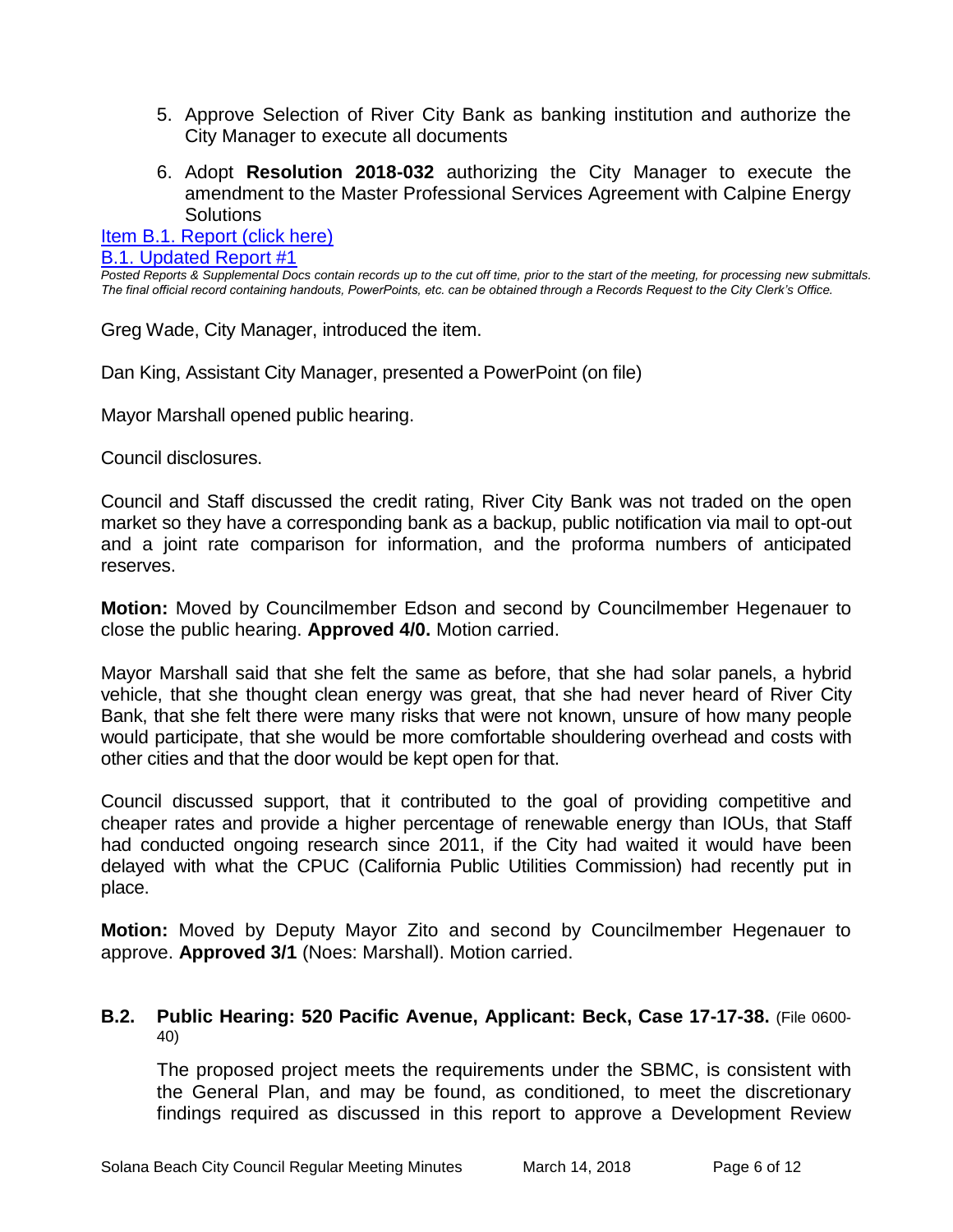Permit (DRP) and administratively issue a Structure Development Permit (SDP). Therefore, Staff recommends that the City Council:

- 1. Conduct the Public Hearing: Open the Public Hearing, Report Council Disclosures, Receive Public Testimony, and Close the Public Hearing.
- 2. Find the project exempt from the California Environmental Quality Act pursuant to Section 15301 of the State CEQA Guidelines; and
- 3. If the City Council makes the requisite findings and approves the project, adopt **Resolution 2018-035** conditionally approving a DRP and an administrative SDP to remodel an existing single-family home with attached garage at 520 Pacific

[Item B.2. Report \(click here\)](https://solanabeach.govoffice3.com/vertical/Sites/%7B840804C2-F869-4904-9AE3-720581350CE7%7D/uploads/Item_B.2._Report_(click_here)_-_3-14-18.PDF)

*Posted Reports & Supplemental Docs contain records up to the cut off time, prior to the start of the meeting, for processing new submittals. The final official record containing handouts, PowerPoints, etc. can be obtained through a Records Request to the City Clerk's Office.*

Greg Wade, City Manager, introduced the item

Katie Benson, Associate Planner, presented a PowerPoint (on file).

Mayor Marshall opened public hearing.

Council disclosures.

Gary Cohn, architect, said that this was an interior remodel for more efficient use of the space with three bedrooms and a master instead of two bedrooms and a master, accommodate 2 cars, an elevator, and exterior decks, reducing the square footage of the structure, had not receive any negative input, and worked with the view assessment process to accommodate the neighbor's interests.

Steve Beck, Applicant, stated that he moved from northern California and that working with Staff had been a good experience.

**Motion:** Moved by Mayor Marshall and second by Councilmember Edson to close the public hearing. **Approved 4/0.** Motion carried.

Greg Wade, City Manager, said that a Fire Department condition of approval was the addition of a fire suppression system, that a remodel would not require a fire suppression system if the automated system valuation exceeded 15% of the project valuation and therefore would be determined as the project progressed, and to modify the condition in the resolution state that a fire suppression system would be provided per fire and building codes.

Applicant representative said that the change would be acceptable.

**Motion:** Moved by Mayor Marshall and second by Councilmember Hegenauer to approve with clarification on the Fire condition. **Approved 4/0.** Motion carried.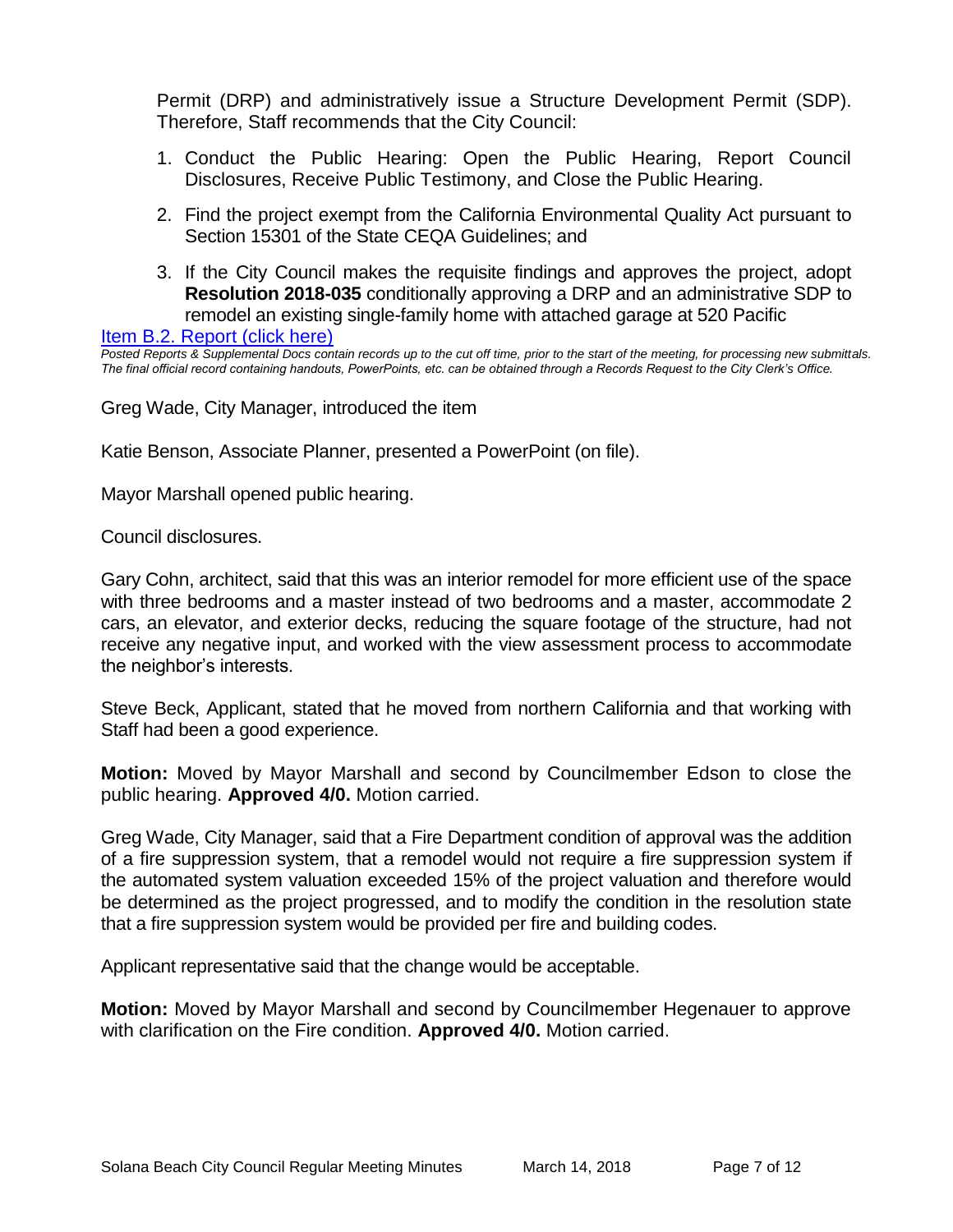#### **B.3. Public Hearing: 609 Glencrest Place, Applicants: Venable, Case 17-17-28.** (File 0600-40)

The proposed project meets the minimum objective requirements under the SBMC, is consistent with the General Plan and may be found, as conditioned, to meet the discretionary findings required as discussed in this report to approve a Development Review Permit (DRP). Therefore, Staff recommends that the City Council:

- 1. Conduct the Public Hearing: Open the Public Hearing, Report Council Disclosures, Receive Public Testimony, Close the Public Hearing;
- 2. Find the project exempt from the California Environmental Quality Act pursuant to Section 15303 of the State CEQA Guidelines; and
- 3. If the City Council makes the requisite findings and approves the project, adopt **Resolution 2018-020** conditionally approving a DRP to construct a 1,351 square foot first floor addition and perform associated site improvements to an existing, one-story, single-family residence with an attached two-car garage at 609 Glencrest Place.

#### [Item B.3. Report \(click here\)](https://solanabeach.govoffice3.com/vertical/Sites/%7B840804C2-F869-4904-9AE3-720581350CE7%7D/uploads/Item_B.3._Report_(click_here)_-_3-14-18.PDF)

*Posted Reports & Supplemental Docs contain records up to the cut off time, prior to the start of the meeting, for processing new submittals. The final official record containing handouts, PowerPoints, etc. can be obtained through a Records Request to the City Clerk's Office.*

Greg Wade, City Manager, introduced the item

Regina Ochoa, Assistant Planner, presented a PowerPoint (on file).

Mayor Marshall opened the public hearing.

Council disclosures.

Jenifer Venable, Applicant, said that they lived in Solana Beach for 14 years and chose the are to raise their family so they were expanding to accommodate the growing family as well as visitors as well as space to work at home, that they kept the aesthetics in line with the other homes in the area and talked to their neighbors about their concerns.

**Motion:** Moved by Councilmember Edson and second by Mayor Marshall to close the public hearing. **Approved 4/0.** Motion carried.

**Motion:** Moved by Councilmember Edson and second by Councilmember Hegenauer to approve with clarification on the Fire condition. **Approved 4/0.** Motion carried.

#### **B.4. Public Hearing: 439 S. Cedros Avenue, Applicant: 439 Cedros LLC, Case 17- 17-29.** (File 0600-40)

The proposed project meets the minimum zoning requirements under the SBMC, may be found to be consistent with the General Plan and may be found, as conditioned, to meet the discretionary findings required as discussed in this report to approve a Development Review Permit (DRP). Therefore, Staff recommends that the City Council: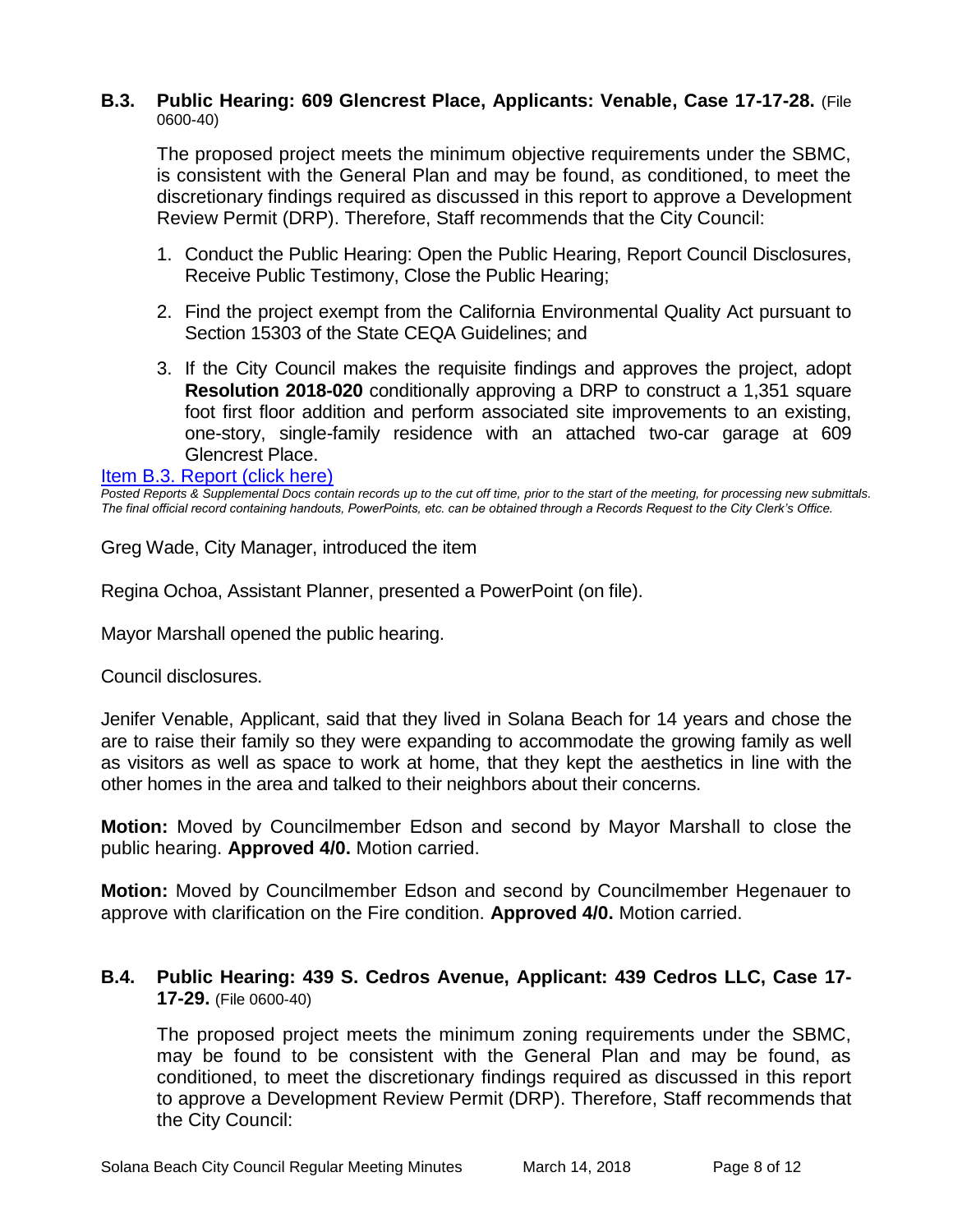- 1. Conduct the Public Hearing: Open the Public Hearing, Report Council Disclosures, Receive Public Testimony, and Close the Public Hearing.
- 2. Find the project exempt from the California Environmental Quality Act pursuant to Section 15303 of the State CEQA Guidelines; and
- 3. If the City Council makes the requisite findings and approves the project, adopt **Resolution 2018-014** conditionally approving a DRP to convert 1,291 square feet of an existing commercial building to a café, construct a new 540 square foot outdoor seating area and a new parking lot to provide 16 new parking spaces at 439 S. Cedros Avenue.

[Item B.4. Report \(click here\)](https://solanabeach.govoffice3.com/vertical/Sites/%7B840804C2-F869-4904-9AE3-720581350CE7%7D/uploads/Item_B.4._Report_(click_here)_-_3-14-18_.PDF)

[B.4. Supplemental Documents \(03-14-18 updated 1030am\)](https://solanabeach.govoffice3.com/vertical/Sites/%7B840804C2-F869-4904-9AE3-720581350CE7%7D/uploads/B.4.a._McGarry_-_03-14-18_(1030am)_-_R.PDF) *Posted Reports & Supplemental Docs contain records up to the cut off time, prior to the start of the meeting, for processing new submittals. The final official record containing handouts, PowerPoints, etc. can be obtained through a Records Request to the City Clerk's Office.*

Greg Wade, City Manager, introduced the item.

Corey Andrews, Principal Planner, presented a PowerPoint (on file).

Council disclosures.

Council and Staff discussed the restriping, on-street parking, narrowed driveway approach, and that two parking spaces were one foot short of the required length.

Applicant stated that the end parking spaces could be shorter because it would be easier to pull in and out of the spaces on the end, that they used a suburban in the spaces for design.

Council and applicant discussed whether they had considered making changes in other areas of the building to accommodate more spaces, that the other areas with existing leases had established front entrances, the shortage of parking spaces for both options, the preference for option B, and adding a condition to return to Council if the wanted to add entertainment in the future.

**Motion:** Moved by Mayor Marshall and second by Councilmember Edson to close the public hearing. **Approved 4/0.** Motion carried.

**Motion:** Moved by Mayor Marshall and second by Councilmember Edson to approve with option B and modify the condition for a CUP to be approved for live entertainment. **Approved 4/0.** Motion carried.

Mayor Marshall recessed the meeting at 7:50 p.m. for a break and reconvened at 8:00 p.m.

#### **C. STAFF REPORTS**: (C.1. - C.2.)

*Submit speaker slips to the City Clerk.*

#### **C.1. Pilot North County Coastal Regional Bikeshare Program.** (File 0840-40)

Recommendation: That the City Council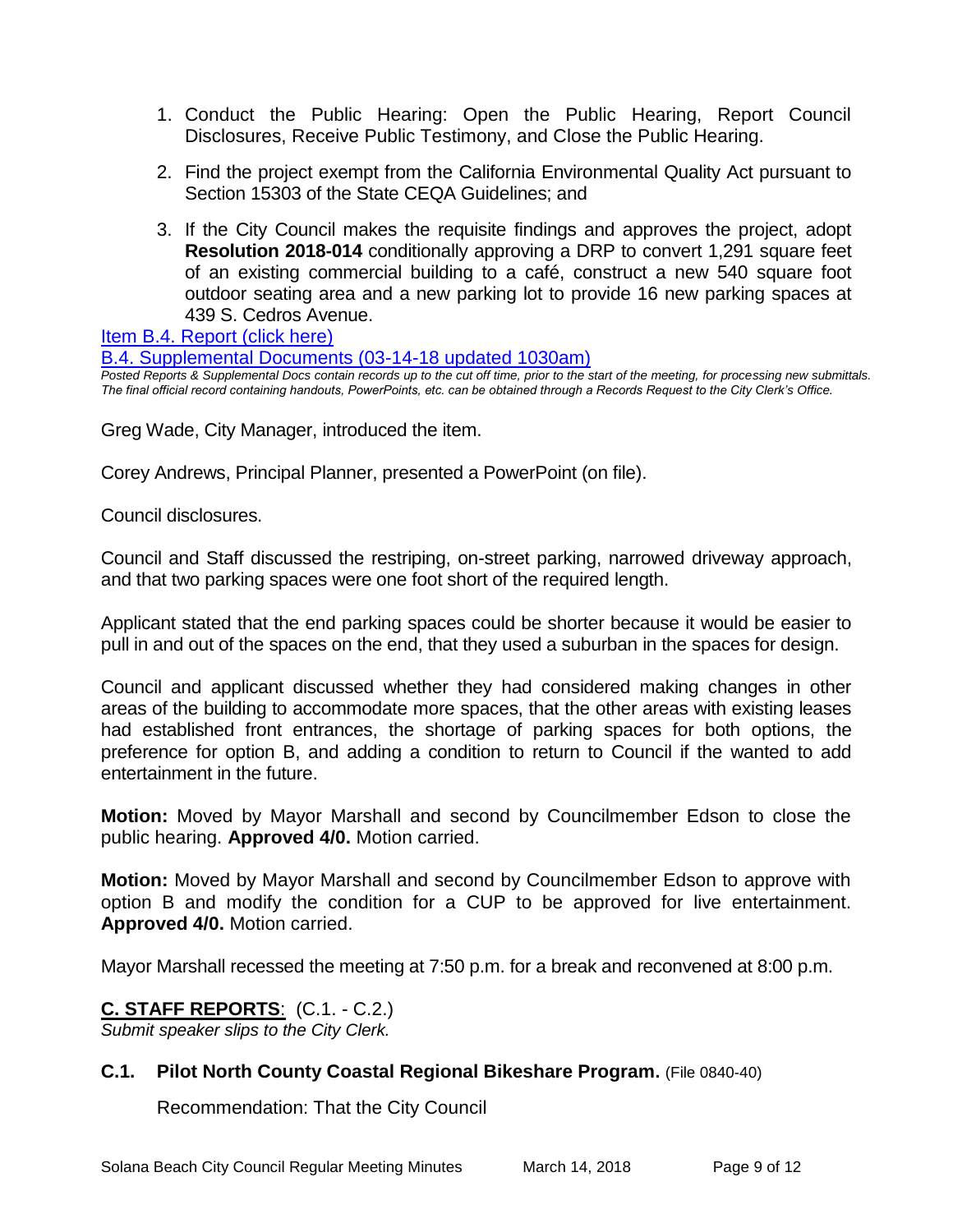- 1. Adopt **Resolution 2018-030**:
- 2. Authorizing the City Manager to enter into a MOU with the cities of Del Mar, Encinitas, Carlsbad, and Oceanside, as well as Camp Pendleton, the San Diego Association of Governments (SANDAG), and North County Transit District (NCTD) to develop and implement a one-year pilot regional bikeshare program.
- 3. Authorize the City to participate in a Request for Information (RFI) to seek information from vendors with the resources to pilot a bikeshare program.

[Item C.1. Report \(click here\)](https://solanabeach.govoffice3.com/vertical/Sites/%7B840804C2-F869-4904-9AE3-720581350CE7%7D/uploads/Item_C.1._Report_(click_here)_-_3-14-18.PDF)

*Posted Reports & Supplemental Docs contain records up to the cut off time, prior to the start of the meeting, for processing new submittals. The final official record containing handouts, PowerPoints, etc. can be obtained through a Records Request to the City Clerk's Office.*

Greg Wade, City Manager, introduced the item.

Dan King, Assistant City Manager, presented a PowerPoint (on file).

Council and Staff discussed the regional approach v. local effort, costs of programs in other jurisdictions, considering only programs where the vendor bore all of the costs, and pilot it for a year and get public feedback.

**Motion:** Moved by Mayor Marshall and second by Councilmember Edson to approve. **Approved 4/0.** Motion carried.

#### **C.2. Request for Proposals for an Affordable Housing Development Opportunity at 635 S. Highway 101, Solana Beach.** (File 0490-20)

Recommendation: That the City Council

1. Adopt **Resolution 2018-031** authorizing the City Manager to issue a Request for Proposals for an affordable housing development on City-owned property located at 635 S. Highway 101, Solana Beach (City Hall).

#### [Item C.2. Report \(click here\)](https://solanabeach.govoffice3.com/vertical/Sites/%7B840804C2-F869-4904-9AE3-720581350CE7%7D/uploads/Item_C.2._Report_(click_here)_-_3-14-18.PDF)

*Posted Reports & Supplemental Docs contain records up to the cut off time, prior to the start of the meeting, for processing new submittals. The final official record containing handouts, PowerPoints, etc. can be obtained through a Records Request to the City Clerk's Office.*

Greg Wade, City Manager, introduced the item. He stated that the item was a request for potential proposals for the site of City Hall to accommodate mixed-use with affordable housing.

Council and Staff discussed that the proposal could be with City Hall or without it, that all options were of interest, and encouraged flexibility of all possible ideas.

Joel Junker stated that there was a lengthy discussion 4-5 years ago on a proposed affordable housing at 500 S. Sierra and that it was stated at that time that City Hall was not a site that could be considered instead of 500 S. Sierra, that this property did not qualify, and what was different now than five years ago.

Johanna Canlas, City Attorney, stated that in 2010 the Housing Element had an RFP for City properties and a developer reached out the City for the 500 S. Sierra location, it was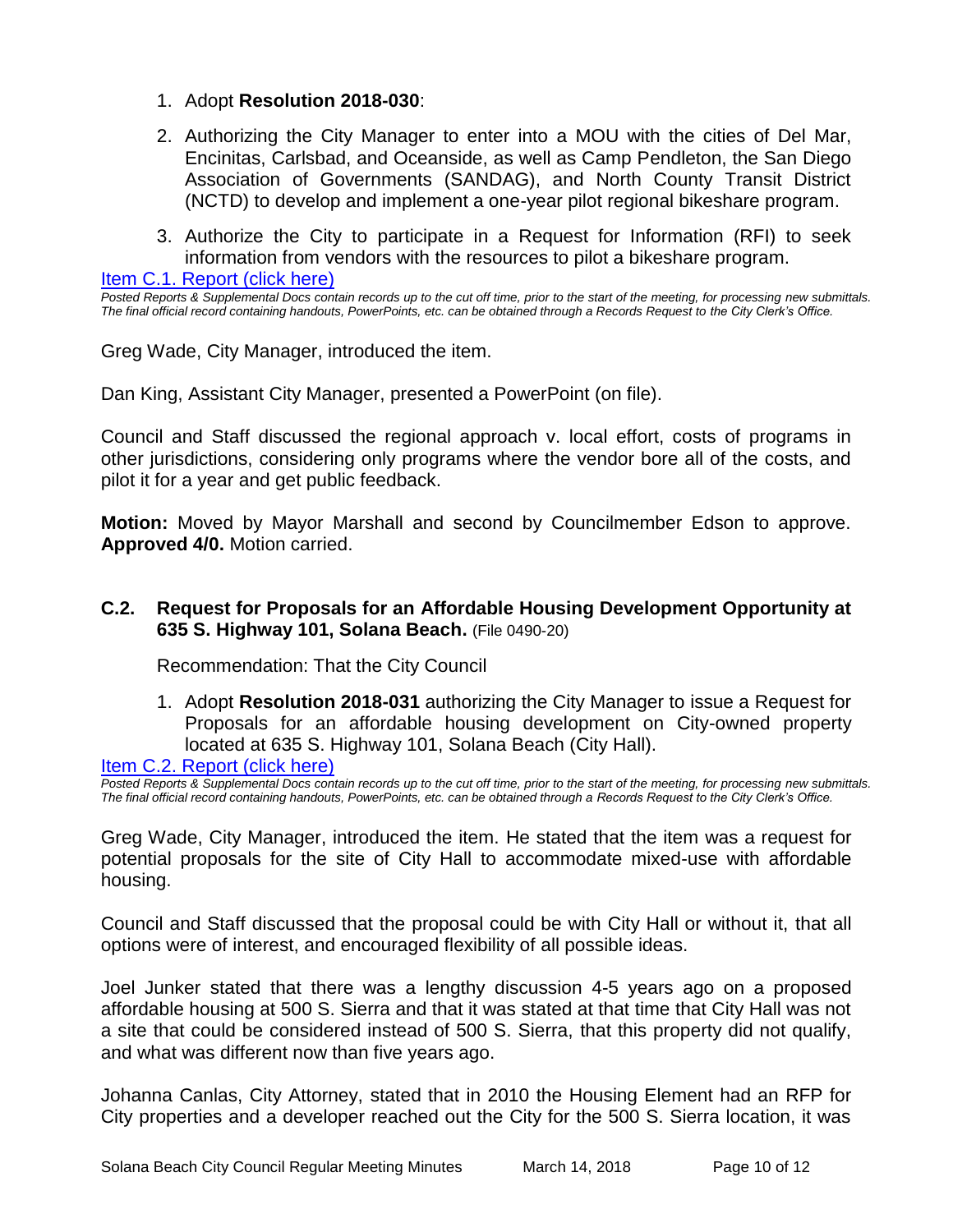approved for 10 units, that a complaint of the approval resulted in a litigation that the City prevailed up to the appeals court, that the developer did evaluate whether they could consider an alternative location with the required parking and could not find an economically feasible way to make it work at this site, that the Housing Element was in a new cycle now, the State had declared an affordable housing shortage statewide, that more mandates were being formed for local agencies to find new ways to create new units, and that before Council at this time was to put out the opportunity to see if any opportunities were provided.

Deputy Mayor Zito said he was on Council at that time, that the project approved at the time was designed to meet the requirements for certain configuration, that it was not financially feasible for the developer to do it on City Hall site, that the City would have to show by 2021 the required efforts and meet the City's current Housing Element requirements.

Mayor Marshall said that she would like to see these not concentrated, that there may be better sites such as the train station or Solana Highlands site, that if it was built in place of City Hall then a new City Hall would have to be found or built, and that there was a lot of opposition to the S. Sierra affordable housing project.

Deputy Mayor Zito stated that it was the City's responsibility to put the projects were they could be added, that the train station is also a location, and that there was already one in the train station area containing 3 units.

Greg Wade, City Manager, said that the economics of affordable housing were difficult, that all City owned property had been identified, that most projects were looking for free land and a large subsidy, that this was the effort to issue the RFP and see if any proposals would be submitted, that the City was provided the regional housing need totals today, that the region would need 171,685 housing units between June 2020 and April 2029, that the next task was to allocate those units throughout the county, and the City was complying with HCD (Department of Housing and Community Development) and the housing laws.

Deputy Mayor Zito stated that the City of Encinitas did not have a Housing Element and could not apply for grants such as the one the City received for Stevens, that the City was trying to stay compliant short of having the state start implementing it for the City.

**Motion:** Moved by Deputy Mayor Zito and second by Councilmember Edson to approve. **Approved 3/1 (Noes: Marshall).** Motion carried.

#### **COMPENSATION & REIMBURSEMENT DISCLOSURE:** None

GC: Article 2.3. Compensation: 53232.3. (a) Reimbursable expenses shall include, but not be limited to, meals, lodging, and travel. 53232.3 (d) Members of a legislative body shall provide brief reports on meetings attended at the expense of the local agency at the next regular meeting of the legislative body.